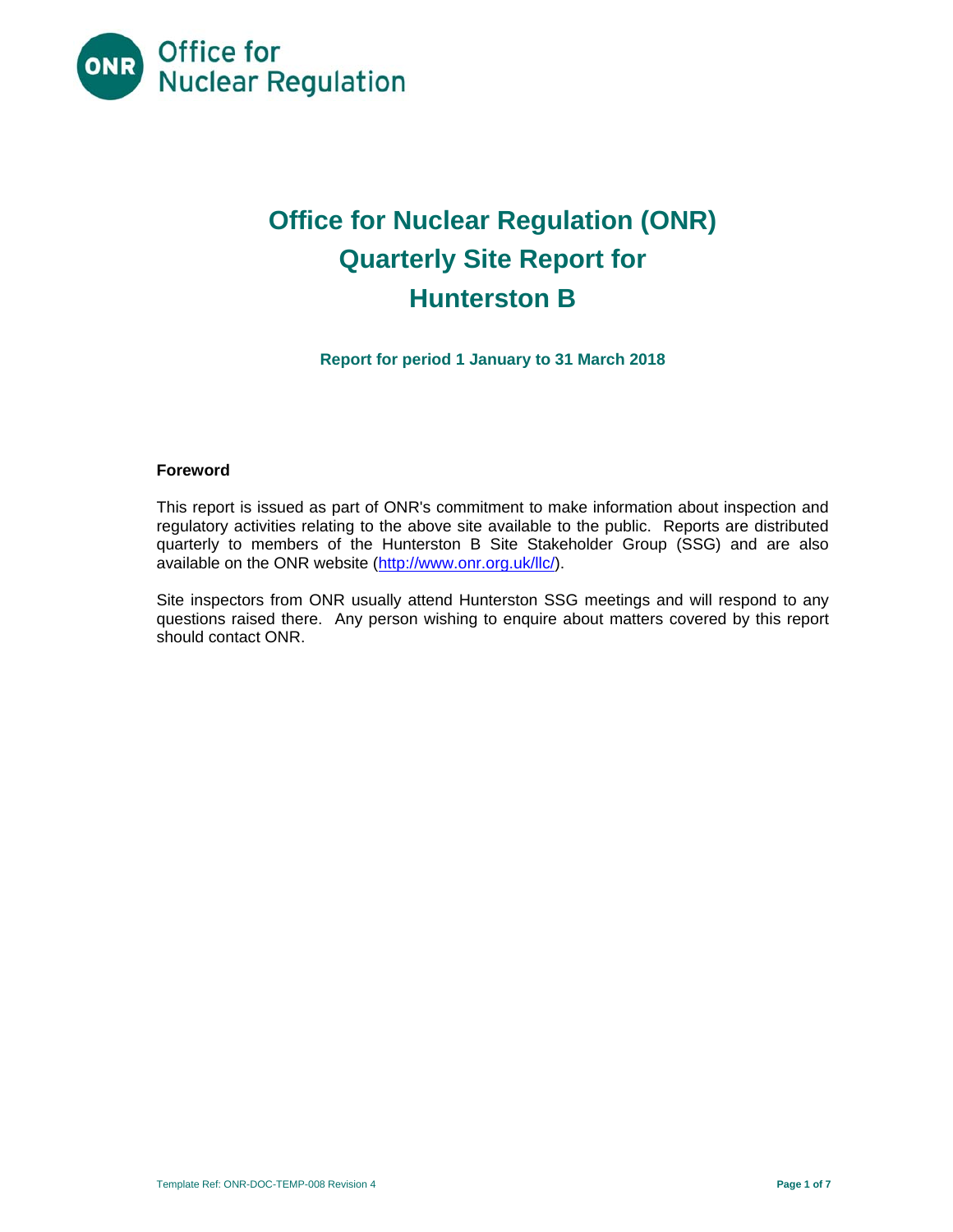## **TABLE OF CONTENTS**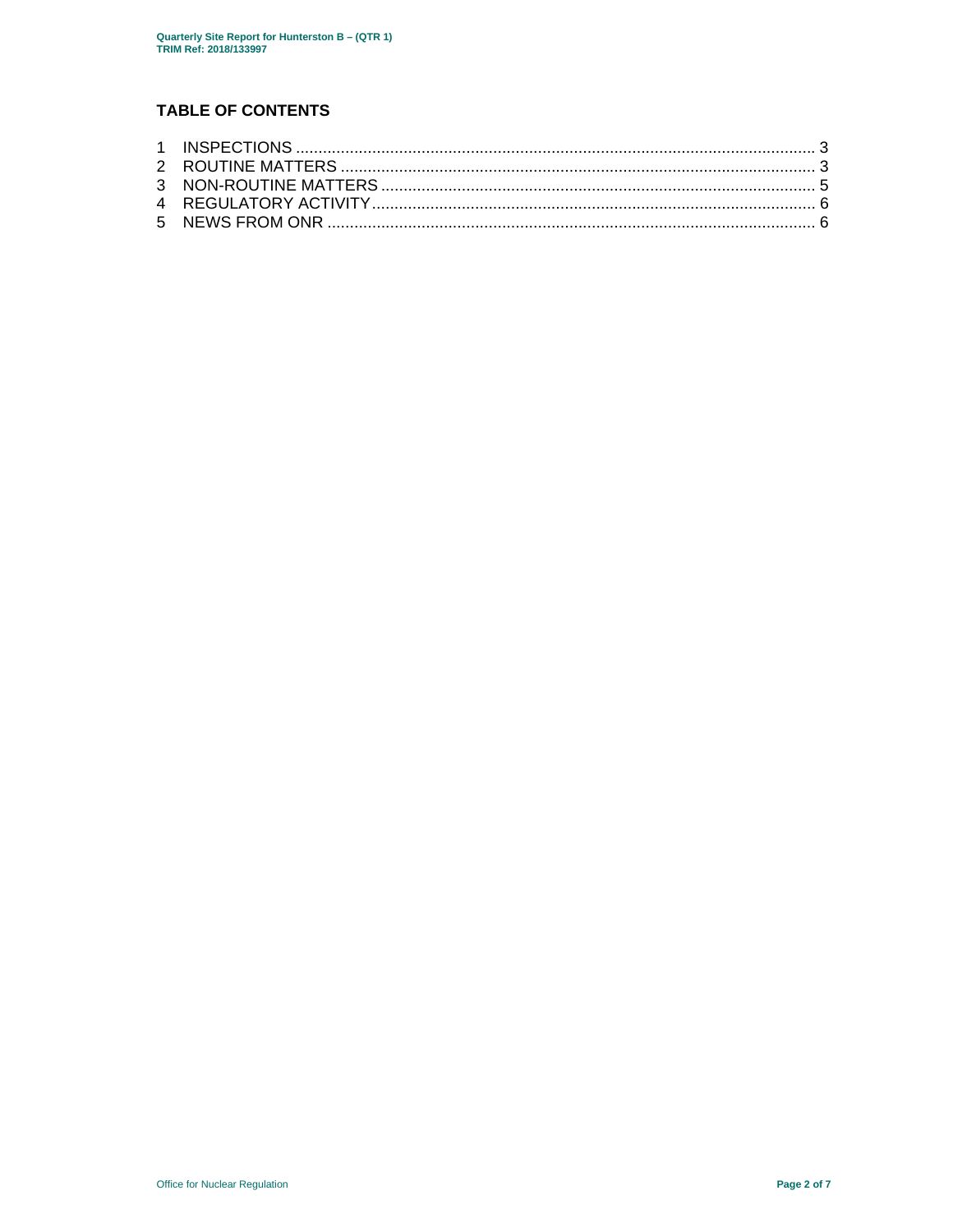#### **1 INSPECTIONS**

#### **1.1 Dates of inspection**

- 1. The ONR nominated site inspector made inspections, supported where appropriate by specialist inspectors, on the following dates during the quarter:
	- 4 January 2018
	- $23 25$  January 2018
	- $\blacksquare$  13 15 February 2018
	- $\Box$  6 9 March 2018
	- $\blacksquare$  21 22 March 2018
- 2. ONR's civil nuclear security inspectors, supported where appropriate by specialist inspectors, undertake quarterly inspections at Hunterston B. The quarter 1 planned inspection was undertaken on:
	- $\blacksquare$  27 28 February 2018

#### **2 ROUTINE MATTERS**

#### **2.1 Inspections**

- 3. Inspections are undertaken as part of the process for monitoring compliance with:
	- The conditions attached by ONR to the nuclear site licence granted under the Nuclear Installations Act 1965 (NIA65) (as amended);
	- The Energy Act 2013;
	- The Health and Safety at Work Act 1974 etc. (HSWA74); and
	- Regulations made under HSWA74, for example the lonising Radiations Regulations 1999 (IRR99) and the Management of Health and Safety at Work Regulations 1999 (MHSWR99).
	- The Fire (Scotland) Act 2005
	- The Nuclear Industries Security Regulations (NISR) 2003
- 4. The inspections entail monitoring the licensee's actions on the site in relation to incidents, operations, maintenance, projects, modifications, safety case changes and any other matters that may affect safety. The licensee is required to make and implement adequate arrangements under the conditions attached to the licence in order to ensure legal compliance. Inspections seek to judge both the adequacy of these arrangements and their implementation.
- 5. In this period, routine inspections of Hunterston B covered the following:
	- $\blacksquare$  Licence condition 11 Emergency arrangements
	- $\blacksquare$  Licence condition 28 Examination, inspection, maintenance and testing
	- The Nuclear Industries Security Regulations (NISR) 2003
- 6. In general, ONR judged the arrangements made and implemented by the site in response to safety requirements were adequate. However, where improvements were considered necessary, the licensee made satisfactory commitments to address the issues, and the site inspector will monitor progress during future visits. Where necessary, ONR will take formal regulatory enforcement action to ensure that appropriate remedial measures are implemented to reasonably practicable timescales.
- 7. Licence condition  $11 On 23$  January, the Site Inspector carried out an inspection of the emergency arrangements facilities on site and monitored implementation of the associated site improvement plan. The Site Inspector was satisfied with the standard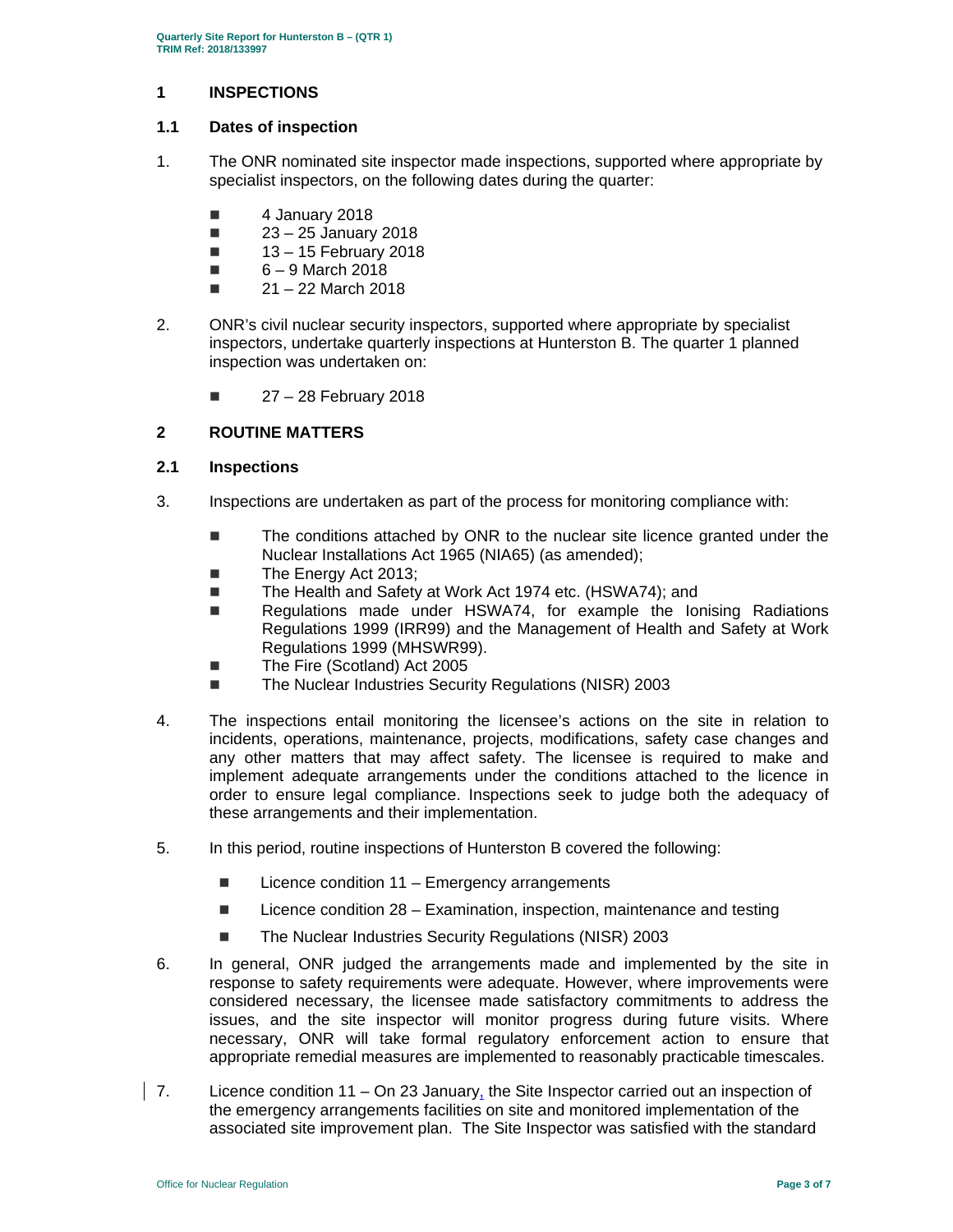of emergency facilities and with the progress being made to renew some equipment. Accordingly a rating of Green (no formal action) was assigned.

- 8. Licence condition 28 Reactor 3 was successfully and safely shut down on 9 March 2018 for its planned inspection of the graphite bricks that make up the core. Specialist Structural Integrity inspectors examined the quality of the graphite inspection data that was being collected and observed the licensee's decision-making processes applied to the core inspection findings. The inspectors confirmed that a high level of expertise and knowledge was being applied and that EDF had addressed some equipment configuration problems that had occurred during a previous outage. It was the view of the inspectors that the visual data was of sufficient quality to allow EDF to make adequate decisions on the nature of the cracking being found. Whilst some recommendations were made on performing additional analyses of the inspection data, a rating of Green (no formal action) was assigned.
- 9. The Nuclear Industries Security Regulations (NISR) 2003 On 27 /28 February the ONR Site Security inspector carried out an inspection of the security force at the site which included the Civil Nuclear Constabulary. The inspector was of the view that the maintenance processes, procedures and testing of the detection systems provided assurance that the infrastructure was working adequately. Whilst some areas were identified where the station can make improvements, a rating of Green (no formal action) was assigned.
- 10. During this quarter, ONR also conducted themed inspections on control and supervision of operations and maintenance and on engineering governance. These inspections examined compliance against licence condition 26 (Control and supervision of operations) and licence condition 17 (Management systems) and against IAEA relevant good practice.
	- $\blacksquare$  Licence condition 26 On 13 15 February the Site Inspector, supported by specialist Quality Assurance and Leadership for Management and Human Factors inspectors conducted an inspection of control and supervision of operations and maintenance. The inspection, which examined plant status control and monitoring, work planning and work execution, found that leadership was strong with good communications, setting of expectations and reinforcing of standards. Inspection of work planning and work execution activities showed safety was being appropriately prioritised and suitably qualified and experienced personnel were adhering to procedures under a good level of supervision. Some opportunities where the station could improve the effectiveness its control and supervision were identified, but overall, inspectors judged that the legal requirements were being met and a rating of Green (no formal action) was assigned.
- $\blacksquare$  Licence condition 17 On 6/7 March the Site Inspector, supported by the Corporate Inspector and specialist Internal Hazards inspectors conducted a themed inspection on the management systems applicable to engineering governance. The inspection examined engineering capability, compliance with the company's engineering processes, effectiveness of risk management and work delivery and engineering coordination between station and the corporate centre. The inspection found that sufficient resources were in place to manage equipment assets and prevent failures impacting safety performance and the site was following fleet engineering processes. Overall, inspectors judged that the legal requirements were being met and a rating of Green (no formal action) was assigned. Some minor improvement opportunities were also identified.
- 11. In addition to our routine compliance inspections and theme based inspections, ONR inspectors also inspect operating reactors against safety related systems. Each site has a safety case that demonstrates how it operates safely. For advanced gas cooled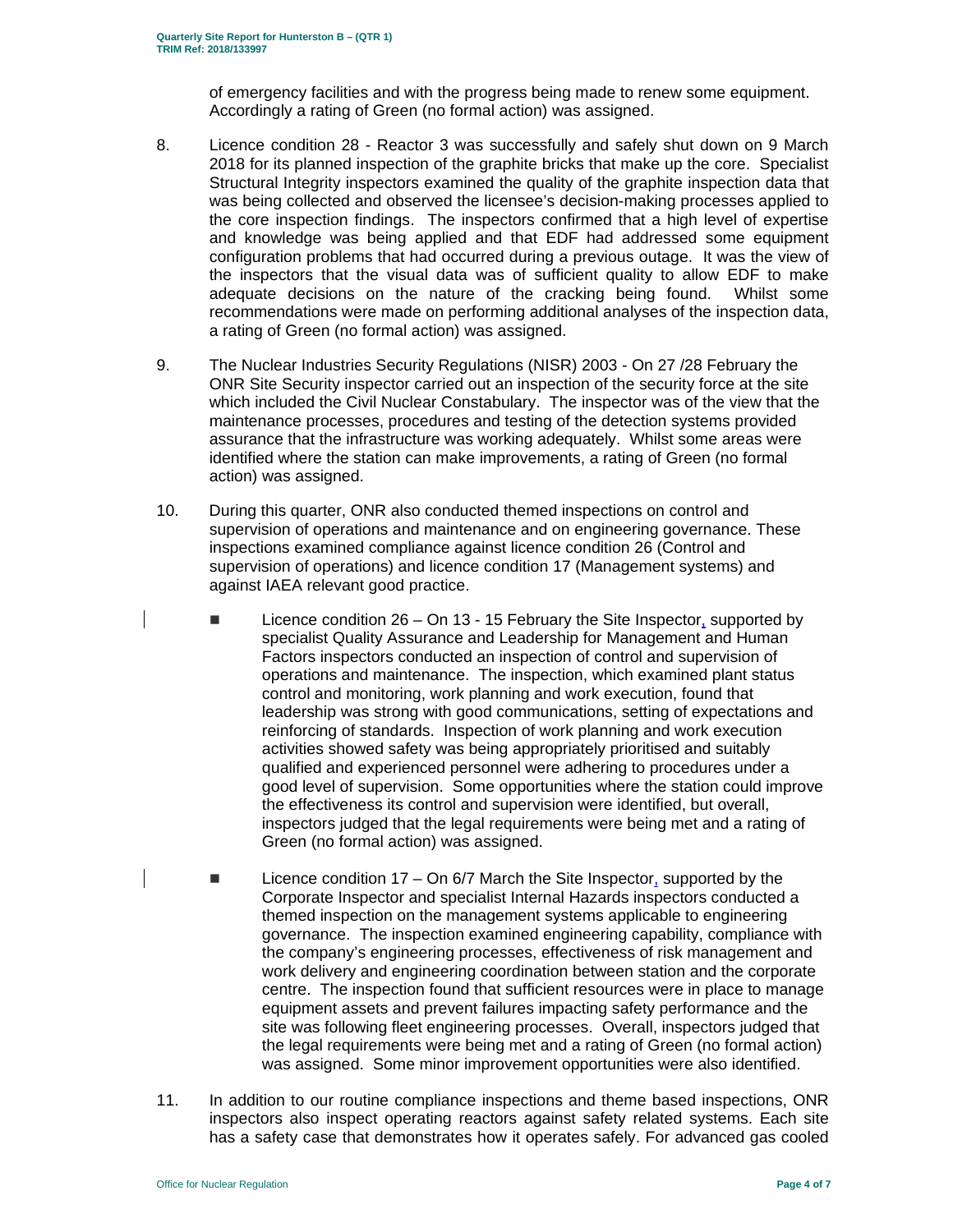reactors, each of approximately thirty key systems will be inspected against the claims made upon them by the safety case. The aim is to systematically inspect all the significant safety related systems within a five-year cycle (six per year). ONR believes that this will provide more robust assurances of the site's safe operation and how the safety case is being implemented.

- A system based inspection (SBI) on the reactor shutdown sequencing equipment (RSSE) was carried out on the 24 and 25 January. The inspection found that the RSSE was being operated and maintained in accordance with the safety case and that good practice was being applied in some areas which resulted in improved performance of the system. Some improvement opportunities were identified to strengthen the site's strategy for managing the ageing and obsolescence of the RSSE. Overall it was judged that the management of the RSSE met relevant good practice and an intervention rating of Green (no formal action) was assigned.
- **A SBI on the Carbon Dioxide Processing and Gas Blowdown Systems was** carried out on the 8 and 9 March. The inspection found that appropriate operating rules and instructions were in place and that there was an appropriate examination, inspection and testing regime applied to the systems. The inspectors were satisfied that the systems met the requirements of the safety case and an intervention rating of Green (no formal action) was assigned. A number of minor observations and improvements were identified.

#### **3 NON-ROUTINE MATTERS**

- 12. Licensees are required to have arrangements to respond to non-routine matters and events. ONR inspectors judge the adequacy of the licensee's response, including actions taken to implement any necessary improvements.
- 13. Licence Condition (LC) 7 requires licensees to make and implement adequate arrangements for the notification, recording, investigation and reporting of incidents occurring on the site.
- 14. During this period, the site inspector reviewed incidents that met the criteria for routine reporting to the ONR under the site's licence condition 7 arrangements. The site inspector sampled the station's follow up reports and corrective actions. From the evidence sampled, the inspector was satisfied that the reported incidents had been adequately investigated and appropriate event recovery actions identified. Matters and events of particular note during the reporting period were:
	- On 5 January, Reactor 3 automatically shut down due to a bulk control rod entering the core. The reactor was safely shutdown and adequate post-trip cooling was established. In normal operation bulk control rods are held out of the core in order to provide a shutdown capability. A Significant Adverse Condition Investigation (SACI) was undertaken, which determined that the control rod was released due to a faulty actuator. The faulty actuator was replaced and the reactor was returned service.
	- On the 23 January, Reactor 3 automatically shut down due to a Gas Circulator Inlet Guide Vane (IGV) fault. The reactor was shut down safely. During operations the IGVs are used to control the level of carbon dioxide coolant that is circulated from the reactor core to the steam generators. The IGVs are automatically adjusted to ensure sufficient heat is removed from the reactor. A SACI was undertaken, which determined that the fault was due to a signalling failure between the IGV and the reactor control system. The signalling fault was repaired and Reactor 3 was returned to service.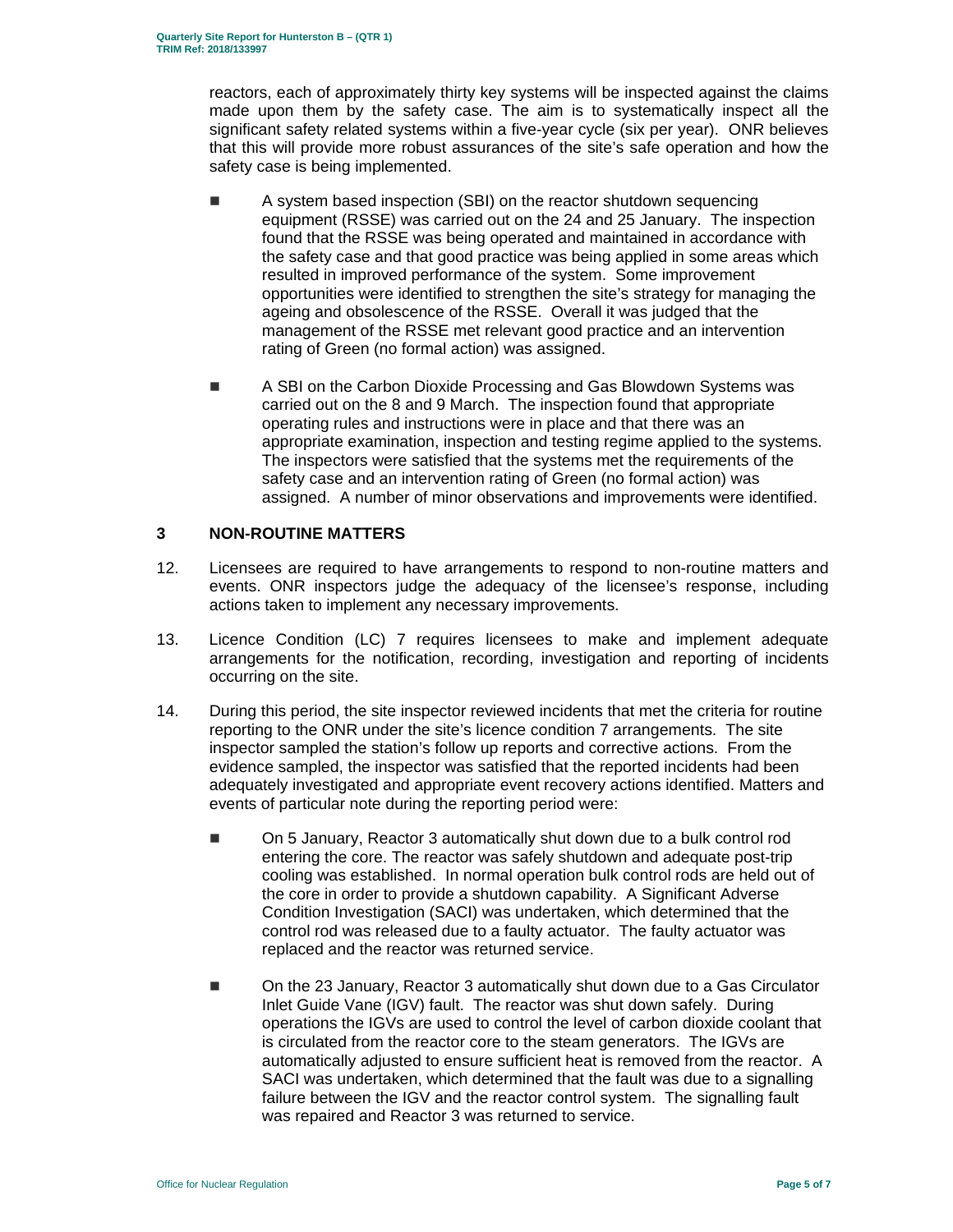#### **4 REGULATORY ACTIVITY**

- 15. ONR may issue formal documents to ensure compliance with regulatory requirements. Under nuclear site licence conditions, ONR issues regulatory documents, which either permit an activity or require some form of action to be taken; these are usually collectively termed 'Licence Instruments' (LIs), but can take other forms. In addition, inspectors may issue Enforcement Notices to secure improvements to safety.
- 16. Reactor 3 was successfully and safely shutdown on 9 March 2018 for its planned inspection of the graphite bricks that make up the core. The number of cracks found during the inspection has meant that the licensee has to produce a revised 'safety case' for the reactor. Cracking of the graphite bricks has been expected as the reactors age. This form of cracking, referred to as Keyway Root Cracking, was first identified in 2014 in Reactor 4 and in 2015 in Reactor 3. Before formally granting permission to the Licensee to restart Reactor 3, ONR requires that an adequate safety case justifying further operation is made. The licensee has recently presented its safety case to ONR which is currently being assessed.
- 17. No Enforcement Notices (Improvement or Prohibition notices) were issued during the period.

### **5 NEWS FROM ONR**

- 18. In January, ONR received the results of its first external stakeholder survey which was undertaken by YouGov on behalf of ONR. A broad range of stakeholders were invited to participate in an online survey, with 351 responses received. In addition to the online survey, a number of in depth interviews were also completed with stakeholders. While overall the results demonstrate ONR is seen as a high performing organisation with good levels of stakeholder confidence, there are areas where improvements can be made and we will be working with our divisions on those in the coming months. Further details about the survey results can be found in our March 2018 newsletter available on ONR's website.
- 19. In February, ONR held its first webinar following the publication of the 'Guide to enabling regulation in practice.' Chief Nuclear Inspector, Mark Foy and Deputy Chief Inspector, Mike Finnerty, were on hand to answer questions about the guide which has been designed to illustrate working examples of enabling regulation in practice. This is a new channel of communication for ONR and we'll be holding further webinars on different topics over the coming months. If you would like to join future webinars then please get in touch with the ONR Communications team via contact@onr.gov.uk
- 20. In March, ONR held the first of two meetings this year with representatives from across the NGO community. Held in Birmingham, the meeting was attended by 15 NGO representatives from eleven different organisations. Topics discussed included: Domestic Safeguards pending the withdrawal of the UK from Euratom; Emergency Planning Arrangements; and the ONR Stakeholder Survey results. The next meeting is scheduled to take place in October 2018. We are keen to increase the number of people engaging with ONR on nuclear safety and security issues and would like to invite members of  $SSGs<sub>z</sub>$  and LCCs to join our engagement programme. For more details please get in touch via contact@onr.gov.uk
- 21. For the latest news and updates from ONR visit the website and sign up for our ebulletin (http://www.onr.org.uk/ebulletin/index.htm).